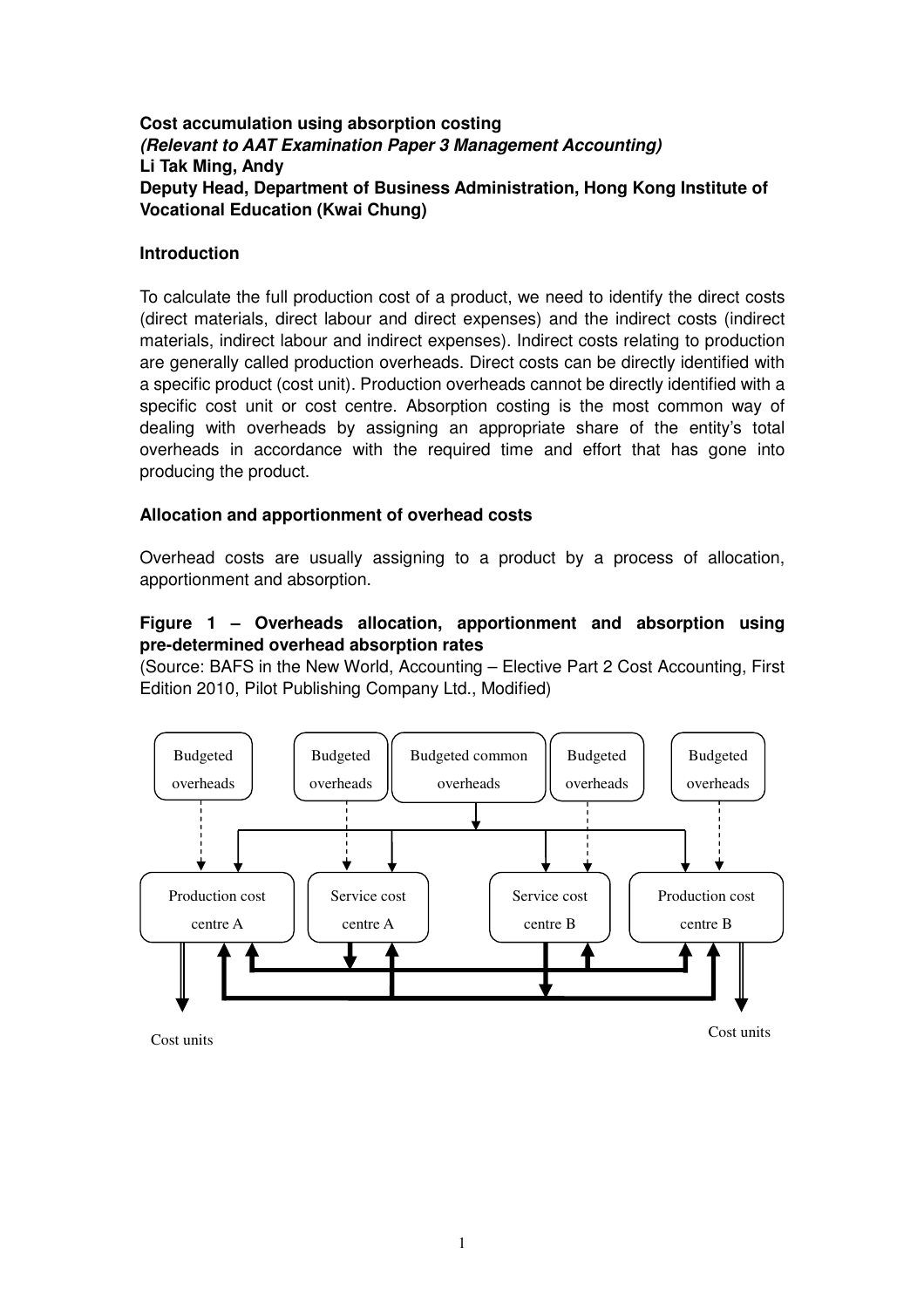Notes:

------ > Allocation of budgeted overheads to cost centres

. Apportionment of budgeted common overheads to cost centres

Re-apportionment of budgeted overheads from service cost centres to production cost centres and service cost centres which provided reciprocal services for each other

Absorption of overheads to cost units using pre-determined overhead absorption rates (POAR)

Cost allocation is the process by which overhead costs are charged directly to a cost centre. For example, the salary of the assembly department foreman will be allocated solely to the assembly department.

Cost apportionment is the process of splitting a common cost between two or more costs centres in proportion to the estimated benefits received. For example, factory rent is split between four departments according to the respective floor areas that they occupy. The most common bases of apportionment are:

| Overhead costs                                 | Apportionment basis              |  |  |
|------------------------------------------------|----------------------------------|--|--|
| Factory rent and rates                         | Floor area                       |  |  |
| Insurance, depreciation of plant and machinery | and<br>Book value of plant       |  |  |
|                                                | machinery                        |  |  |
| <b>Utilities</b>                               | Consumption                      |  |  |
| Materials handling                             | Number of materials requisitions |  |  |
| Canteen and human resources                    | Number of employees              |  |  |

### **Example 1 (AAT Paper 3 Management Accounting, December 2010, Modified)**

Aries Manufacturing Co. Ltd. provides the following budget information for its four departments for the coming year:

| Departments:         | Machining | Finishing | Canteen | Repairs | Total  |
|----------------------|-----------|-----------|---------|---------|--------|
| Cost item:           | \$'000    | \$'000    | \$'000  | \$'000  | \$'000 |
| Allocated overheads  | 2,000     | 1,000     | 200     | 300     | 3,500  |
| Factory rent and     |           |           |         |         | 1,200  |
| <b>rates</b>         |           |           |         |         |        |
| Machine depreciation |           |           |         |         | 600    |
| Staff welfare        |           |           |         |         | 420    |

Related statistics and information for the coming year is given below.

| Departments:      | Machining | Finishing | Canteen | Repairs | Total |
|-------------------|-----------|-----------|---------|---------|-------|
| Floor area in sq. | 1,000     | 2,000     | 800     | 200     | 4,000 |
| metres            |           |           |         |         |       |
| Machine values in | 3,000     | 1,500     | 200     | 300     | 5,000 |
| \$'000            |           |           |         |         |       |
| Number of         | 100       | 500       | 40      | 60      | 700   |
| employees         |           |           |         |         |       |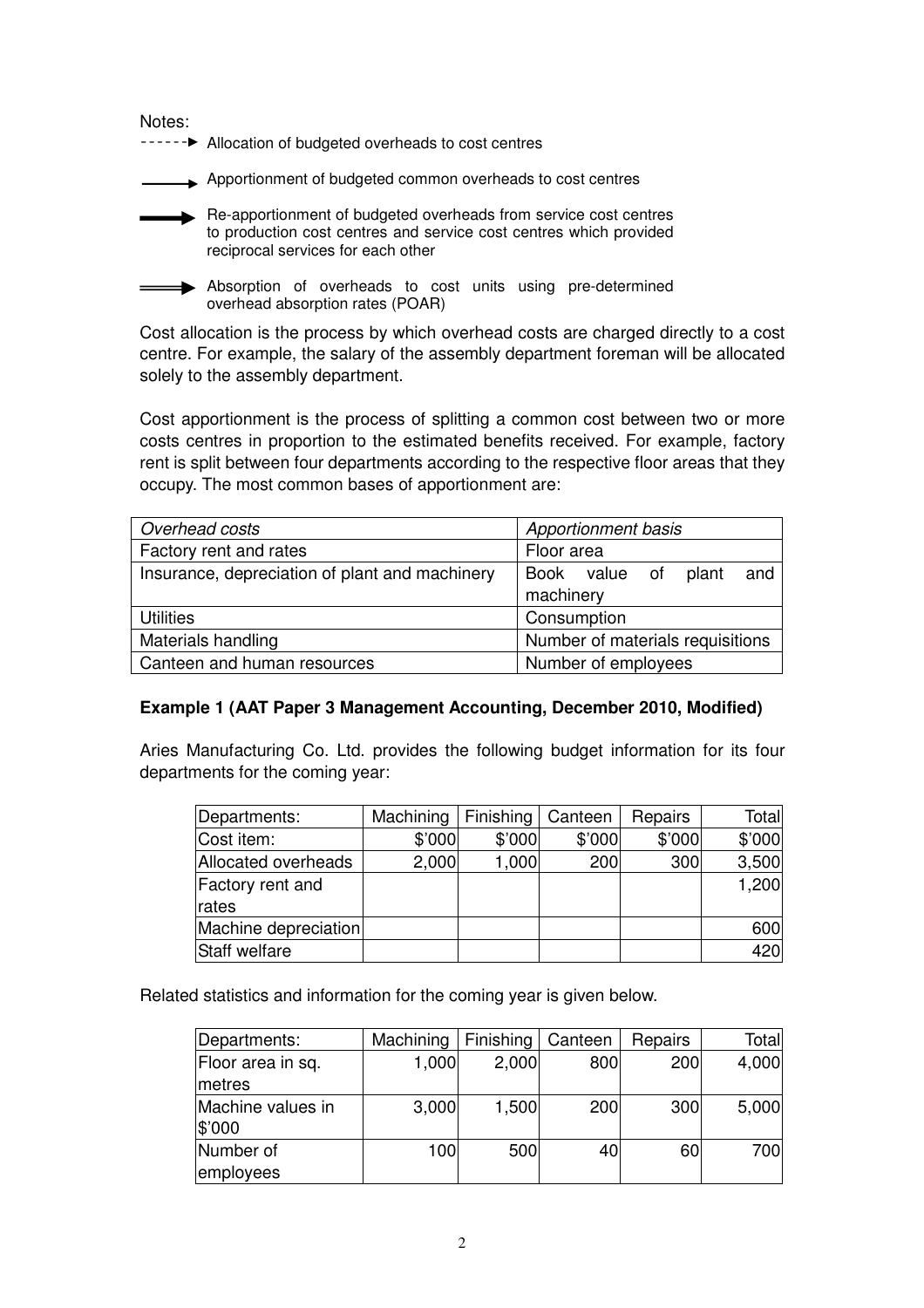## Required:

# Apportion the common overhead costs among the four departments and indicate the respective basis of apportionment.

|                             | Basis of      | <b>Production departments</b> |           | Service     |         |        |
|-----------------------------|---------------|-------------------------------|-----------|-------------|---------|--------|
|                             |               |                               |           | departments |         |        |
|                             | apportionment | Machining                     | Finishing | Canteen     | Repairs | Total  |
|                             |               | \$'000                        | \$'000    | \$'000      | \$'000  | \$'000 |
| Allocated                   |               | 2,000                         | 1,000     | 200         | 300     | 3,500  |
| overheads                   |               |                               |           |             |         |        |
| Apportioned                 |               |                               |           |             |         |        |
| overheads:                  |               |                               |           |             |         |        |
| Factory rent and floor area |               | 300                           | 600       | 240         | 60      | 1,200  |
| rates                       |               |                               |           |             |         |        |
| Machine                     | Machine value | 360                           | 180       | 24          | 36      | 600    |
| depreciation                |               |                               |           |             |         |        |
| Staff welfare               | Number of     |                               |           |             |         |        |
|                             | employees     | 60                            | 300       | 24          | 36      | 420    |
|                             |               | 2,720                         | 2,080     | 488         | 432     | 5,720  |

#### **Production and service cost centres**

It is quite common for manufacturing companies to have both production and service cost centres. Production cost centres are cost centres that produce products: these include the assembly department, machining department and finishing department. Service cost centres are cost centres that provide supportive services to facilitate the production. They include the materials handling department, maintenance department and canteen. The cost of the service cost centres needs to be re-apportioned to the production cost centres before the total overhead costs of the production cost centres are absorbed into the product costs.

### **Re-apportionment of overheads of service cost centres**

When the service cost centres provide services to production cost centres only, the overhead costs of the respective service cost centres will be apportioned to the production cost centres according to the consumption of services.

However, when the service cost centres provide reciprocal services to other service cost centres, the direct allocation method may be used when the inter-service re-apportionments are insignificant. Under this method, service centre costs are re-apportioned only to production cost centres: this ignores inter-service cost centre service re-apportionments.

The other two popular and fairer methods are the repeated distribution method (continuous allotment method) and the algebraic method (simultaneous equation method). Both methods split the overhead costs of the service cost centres between the service recipients on a more equitable basis before their respective costs are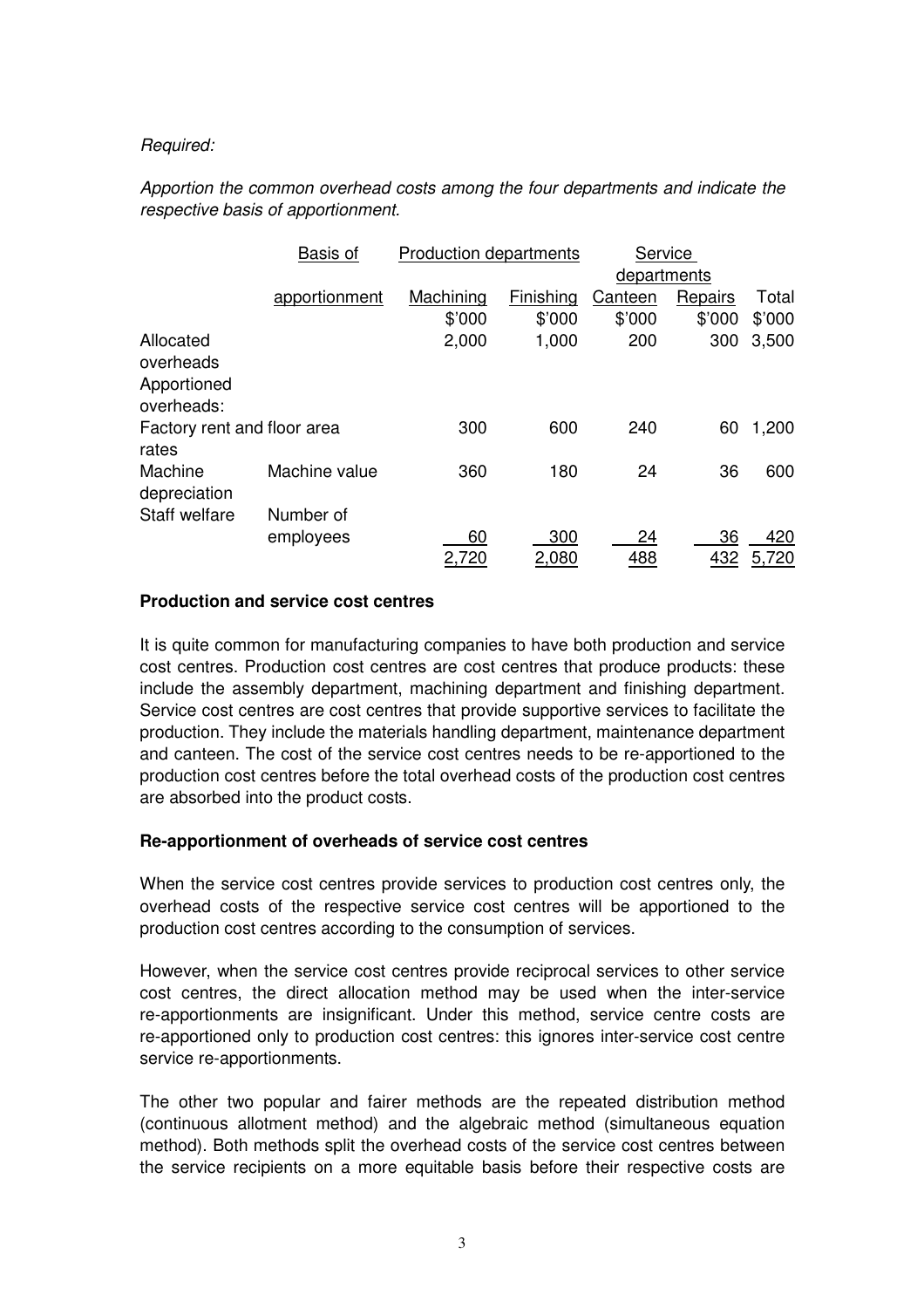apportioned to production cost centres.

#### **Example 2 (AAT Paper 3 Management Accounting, December 2010, Modified)**

Based on the information in Example 1.

The two service departments, the canteen and the repairs department, provide reciprocal services for each other and for the two production departments. The machining department is machine intensive while the finishing department is labour intensive. Other information is given below.

| Departments:       | Machining   Finishing   Canteen |     |     | Repairs | Total |
|--------------------|---------------------------------|-----|-----|---------|-------|
| Canteen charged to | 30%                             | 50% |     | 20%     | 100%  |
| Repairs charged to | 70%l                            | 20% | 10% |         | 100%  |

#### Required:

Using (a) the repeated distribution method and (b) the algebraic method separately, apportion the overheads of the two service departments to the production departments. (All allocations are rounded up to the nearest thousand of dollars.)

(a) Using repeated distribution method:

|                                        | <b>Production departments</b> |           | Service        |           |        |  |
|----------------------------------------|-------------------------------|-----------|----------------|-----------|--------|--|
|                                        |                               |           | departments    |           |        |  |
|                                        | Machining                     | Finishing | <b>Canteen</b> | Repairs   | Total  |  |
|                                        | \$'000                        | \$'000    | \$'000         | \$'000    | \$'000 |  |
| Allocated and apportioned<br>overheads | 2,720                         | 2,080     | 488            | 432       | 5,720  |  |
| Apportion canteen                      | 146                           | 244       | (488)          | 98<br>530 |        |  |
| Apportion repairs                      | 371                           | 106       | 53             | (530)     |        |  |
| Apportion canteen                      | 16                            | 27        | (53)           | 10        |        |  |
| Apportion repairs                      | 7                             | 2         |                | (10)      |        |  |
| Apportion canteen                      | 0                             |           | (1)            |           |        |  |
| <b>Budgeted overhead</b>               | 3,260                         | 2,460     |                | 0         | 5,720  |  |

(b) Using the algebraic method:

Let C be total overhead costs of canteen Let R be total overhead costs of repairs

 $C = $488,000 + 10\%$ R  $R = $432,000 + 20\%C$ 

 $C = $488,000 + 10\% \times ($432,000 + 20\%C)$  $= $488,000 + $43,200 + 2\%$ C  $98\%C = $531,200$  $C = $531,200 \div 98\%$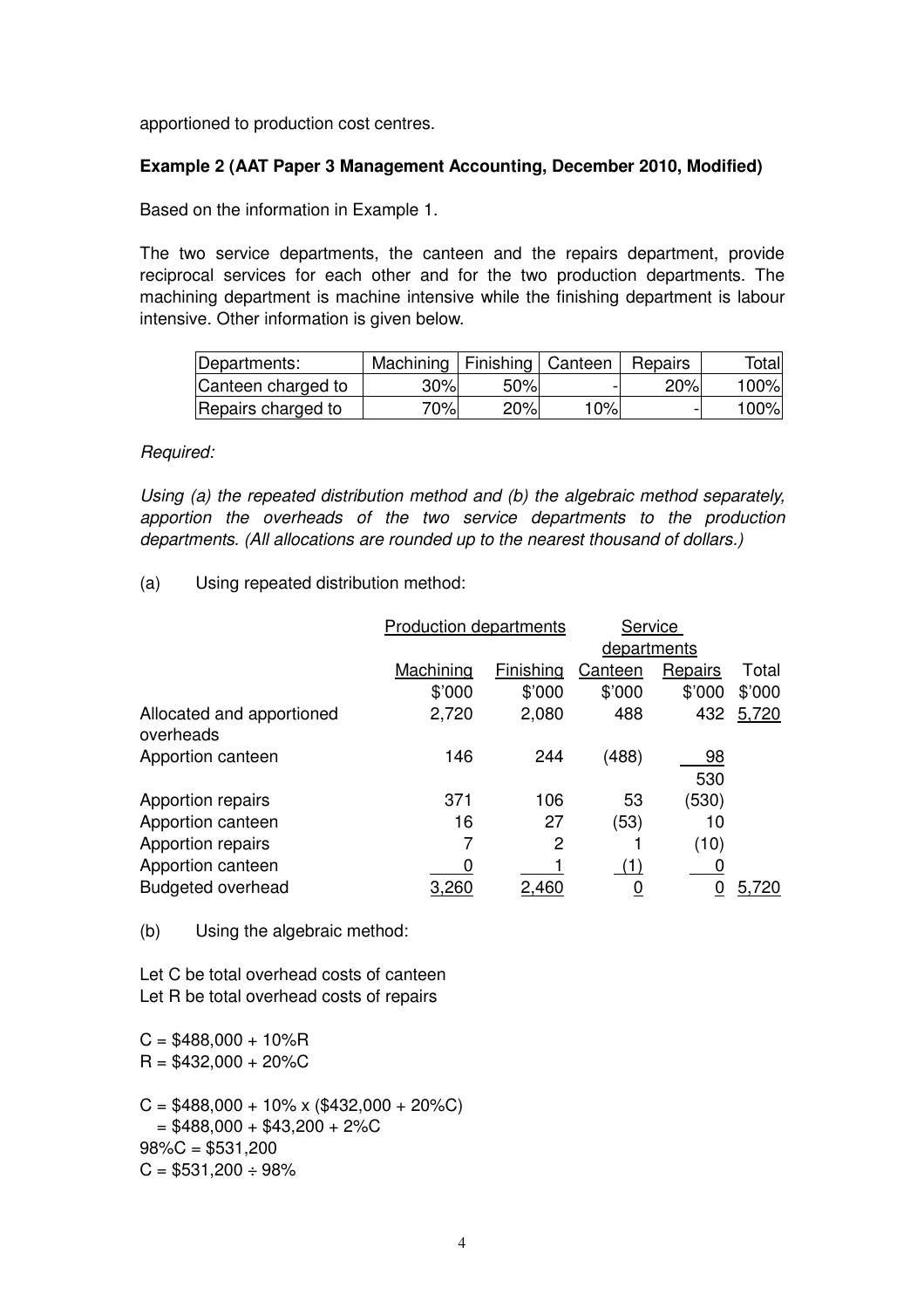$= $542,040$ , or \$542,000 (rounded to nearest thousand of dollars)

- $R = $432,000 + 20\% \times $542,040$ 
	- $= $432,000 + $108,408$

 $= $540,408$ , or \$540,000 (rounded to nearest thousand of dollars)

|                                        | <b>Production departments</b> |           | Service     |         |        |
|----------------------------------------|-------------------------------|-----------|-------------|---------|--------|
|                                        |                               |           | departments |         |        |
|                                        | Machining                     | Finishing | Canteen     | Repairs | Total  |
|                                        | \$'000                        | \$'000    | \$'000      | \$'000  | \$'000 |
| Allocated and apportioned<br>overheads | 2,720                         | 2,080     | 488         | 432     | 5,720  |
| Apportion canteen                      | 162                           | 272       | (542)       | 108     |        |
| Apportion repairs                      | 378                           | 108       | 54          | (540)   |        |
| <b>Budgeted overhead</b>               | 3,260                         | 2,460     | <u>0</u>    |         | 5,720  |

Note: Both the repeated distribution method and the algebraic method yield the same answers.

#### **Absorption of overhead costs to cost units**

Once the overhead costs of all service cost centres are re-apportioned to production cost centres, the then overhead costs of all production cost centres are absorbed to cost units (products or services) on a fair and equitable basis.

The absorbed overhead costs are accumulated to the prime cost (direct materials, direct labour and direct expenses) to become the production cost.

#### **Pre-determined overhead absorption rate (POAR)**

Under absorption costing, the figure for overhead costs absorbed is not actual overhead costs but rather a value based on a budgeted figure estimated prior to the beginning of the budget period.

Most companies use a pre-determined, as opposed to the actual, overhead absorption rate because actual overheads are not known until the end of an accounting period. It is not realistic to wait until the end of the accounting period to determine the overheads to be allocated to the products. Products are made throughout the accounting year; the use of pre-determined rates enables overheads to be absorbed immediately after production, making it easier to determinate the total product cost. This is particularly needed when a price quotation has to be made.

When a pre-determined annual rate is used, the production overheads absorbed in each output unit tend to be averaged out over the year, while the actual production overheads per unit fluctuates between months.

The pre-determined overhead absorption rate for a production cost centre is calculated by dividing the budgeted overhead costs by the budgeted level of activity of the centre. The choice of absorption basis depends on the nature of the operation of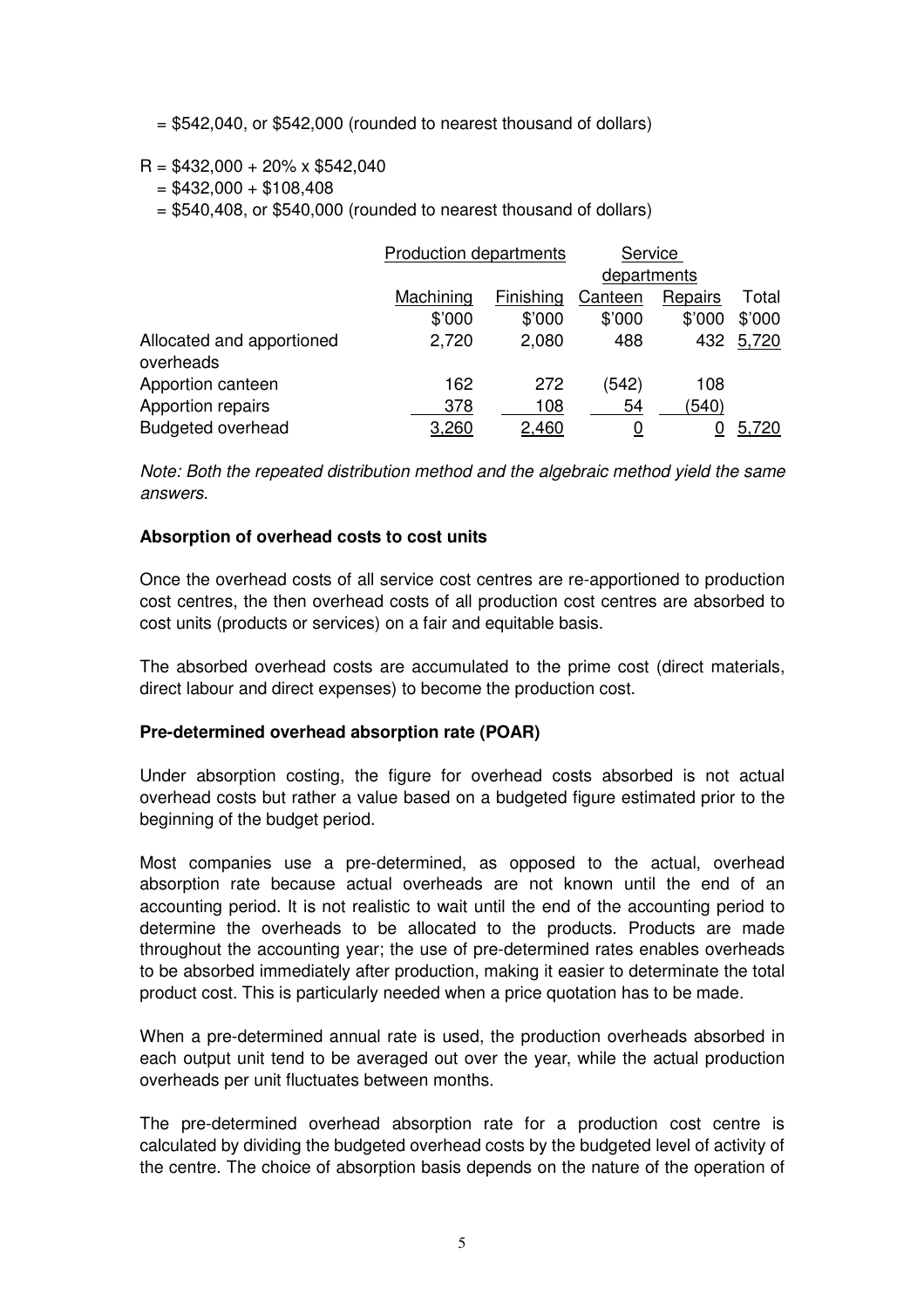the production cost centre. Direct labour hours and machine hours are the most popular absorption bases.

## **Example 3 (AAT Paper 3 Management Accounting, December 2010, Modified)**

Based on the information in Example 2.

The budgeted level activities of the two production cost centres for the coming year are:

| Departments:        | Machining   Finishing |         | Total   |
|---------------------|-----------------------|---------|---------|
| Machine hours       | 500,000               | 50,000  | 550,000 |
| Direct labour hours | 20,000                | 600,000 | 620,000 |

### Required:

Calculate the appropriate budgeted overhead absorption rate (rounded to the nearest cent) for each production department for the coming year.

Budgeted overhead absorption rate:

Machining department:  $$3,260,000 \div 500,000 = $6.52$  per machine hour

Finishing department:  $$2,460,000 \div 600,000 = $4.10$  per labour hour

# **Cost accumulation using absorption costing**

### **Example 4 (AAT Paper 3 Management Accounting, December 2010, Modified)**

Based on the information in Example 3.

The company is asked to quote a price for an order. The direct costs are as follows:

| Direct material | \$210,000                                                  |
|-----------------|------------------------------------------------------------|
| Direct labour   | 200 hours in the machining department, at \$40 per hour    |
|                 | 12,000 hours in the finishing department, at \$50 per hour |

The order also requires 10,000 machine hours' work in the machining department. It is the company's policy to add a mark up of 30% to the quotation price.